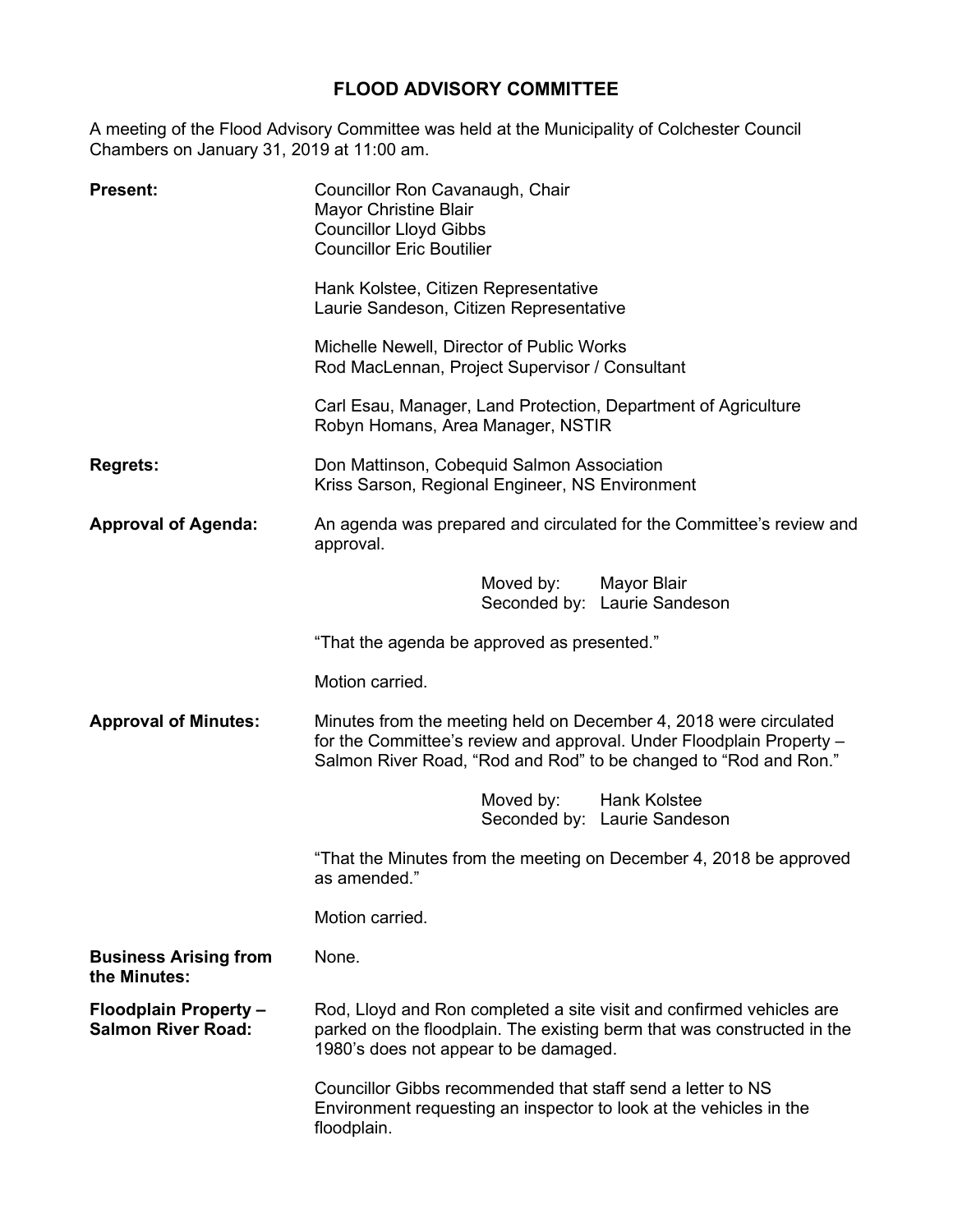| <b>New Applications:</b>                  | Swan:<br>Located on Saxby Lane; involves two properties<br>$\bullet$<br>Possibly a culvert issue – water flows from top of the hill and<br>$\bullet$<br>through two smaller pipes in the ditch; heavy flows cause<br>flooding across road and shoulder erosion<br>Rod, Ron, Eric and Robyn to schedule a site visit<br>$\bullet$ |
|-------------------------------------------|----------------------------------------------------------------------------------------------------------------------------------------------------------------------------------------------------------------------------------------------------------------------------------------------------------------------------------|
|                                           | Johnson:<br>Located on Pictou Road in East Mountain<br>$\bullet$<br>Private road going into a quarry<br>$\bullet$<br>Issues with three sections along the brook<br>$\bullet$<br>Site visit required                                                                                                                              |
| <b>Review of Projects for</b><br>2018/19: | Carter:<br>Daughter confirmed not willing to proceed with work<br>٠<br>Remove from project list<br>$\bullet$<br>Do not renew permit<br>$\bullet$                                                                                                                                                                                 |
|                                           | Baxter:<br>Site visit to be scheduled with Cumberland TIR rep and Robyn<br>$\bullet$<br>before next meeting<br>Robyn to determine if bridge replacement/repair is part of five-<br>$\bullet$<br>year capital plan                                                                                                                |
|                                           | Hilden Fire Hall:<br>Site visit to be scheduled before next meeting<br>$\bullet$                                                                                                                                                                                                                                                 |
|                                           | Law:<br>Cost estimates updated to \$6,000<br>$\bullet$                                                                                                                                                                                                                                                                           |

Portapique Cemetery:

- Staff to send letter to Association re: scope of work options, cost estimates, and request funding from federal/provincial governments
- Mayor to discuss funding options with MLA Karen Casey and MP Bill Casey

## Weatherbee:

- Work may not be complete until 2019/20
- Rod to discuss new cost estimates with owner; new cost sharing forms to be prepared and signed

## Franklin:

• FRIIP program accepting applications in March/April 2019 – could put this project forth pending Committee's decision

> Moved by: Hank Kolstee Seconded by: Councillor Gibbs

"That the Flood Advisory Committee authorizes Staff to proceed with a funding application under the Flood Risk Infrastructure Investment Program (FRIIP) for the Franklin property."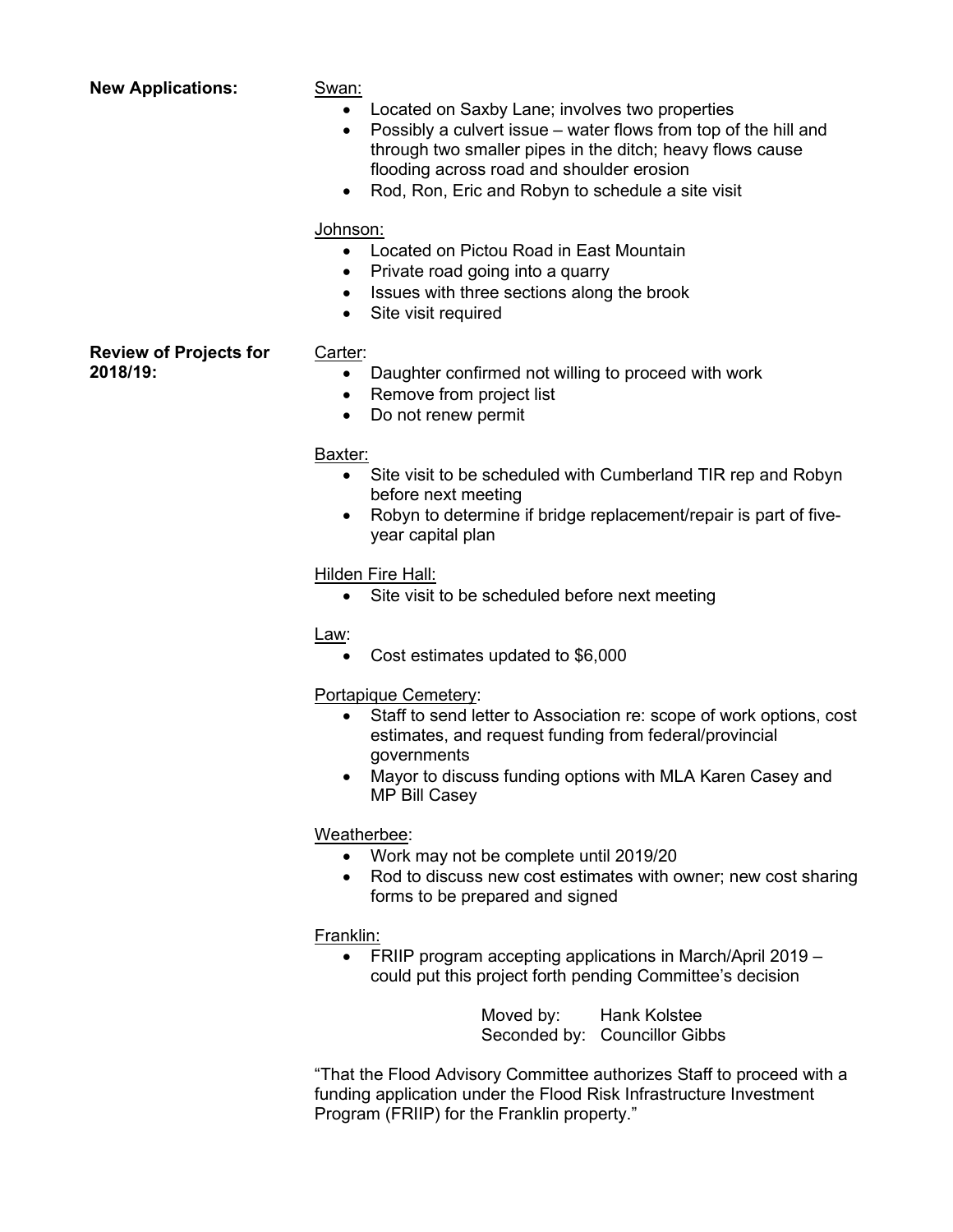|                                                           | Motion carried.                                                                                                                                                                                                                                                                                                                                                               |
|-----------------------------------------------------------|-------------------------------------------------------------------------------------------------------------------------------------------------------------------------------------------------------------------------------------------------------------------------------------------------------------------------------------------------------------------------------|
|                                                           | MacAskill:<br>Still requires a site visit<br>$\bullet$                                                                                                                                                                                                                                                                                                                        |
|                                                           | Taylor:<br>• Work completed and owner's share paid in full                                                                                                                                                                                                                                                                                                                    |
|                                                           | Logan:<br>• Site visit complete<br>Rod to determine scope of work                                                                                                                                                                                                                                                                                                             |
|                                                           | Osprey Court - Future Trail:<br>Work complete; under budget<br>$\bullet$                                                                                                                                                                                                                                                                                                      |
| <b>Status of Budget:</b>                                  | Approximately \$40,000 has been spent this fiscal year on seven sites,<br>with \$60,000 remaining. Of the projects on the current list, the Logan<br>site may be the only one that could be done before year end but will<br>depend on weather. Projected total expenses by March 31 <sup>st</sup> may be<br>\$50,000.                                                        |
| <b>Status of Payments from</b><br><b>Property Owners:</b> | No payments have been received from Comeau, Meyer and Mattatall<br>and liens will remain on these properties. The four projects completed<br>to date for this year; McDorman, Creelman, Taylor and Village of Bible<br>Hill (Vimy Road Park), have already been paid in full.                                                                                                 |
| <b>Budget Recommendation</b><br>for 2019/20:              | Staff are currently preparing operating budgets for 2019/20 and will<br>need to include the Committee's request for next year's budget. Even<br>though only 50% of the 2018/19 budget has been used, the Committee<br>discussed requesting the same amount for the following year to<br>accommodate increased costs, larger scale projects and possible<br>heavy rain events. |
|                                                           | Moved by:<br>Hank Kolstee<br>Seconded by:<br><b>Councillor Boutilier</b>                                                                                                                                                                                                                                                                                                      |
|                                                           | "That the Flood Advisory Committee recommends to Council that the<br>Committee budget remain at \$100,000 for the 2019/20 budget year."                                                                                                                                                                                                                                       |
|                                                           | Motion carried.                                                                                                                                                                                                                                                                                                                                                               |
| <b>Changes to Policy:</b>                                 | Council Committee supported the new revisions to the Small Flood<br>Reductions Projects Policy to include the 50% deposit requirement.<br>Council will have the opportunity to approve at tonight's meeting.                                                                                                                                                                  |
| <b>New Business:</b>                                      | Discussion was held on the last video created outlining some of the<br>Committee's work. In a previous meeting, the Committee decided not to<br>update the video and post it as is on the County website and have<br>project details and photos printed in the County newsletter.                                                                                             |
|                                                           | It was suggested to include testimonials from property owners in the<br>Murray Siding area and send to DFO to show how the local<br>improvements have impacted the residents.                                                                                                                                                                                                 |